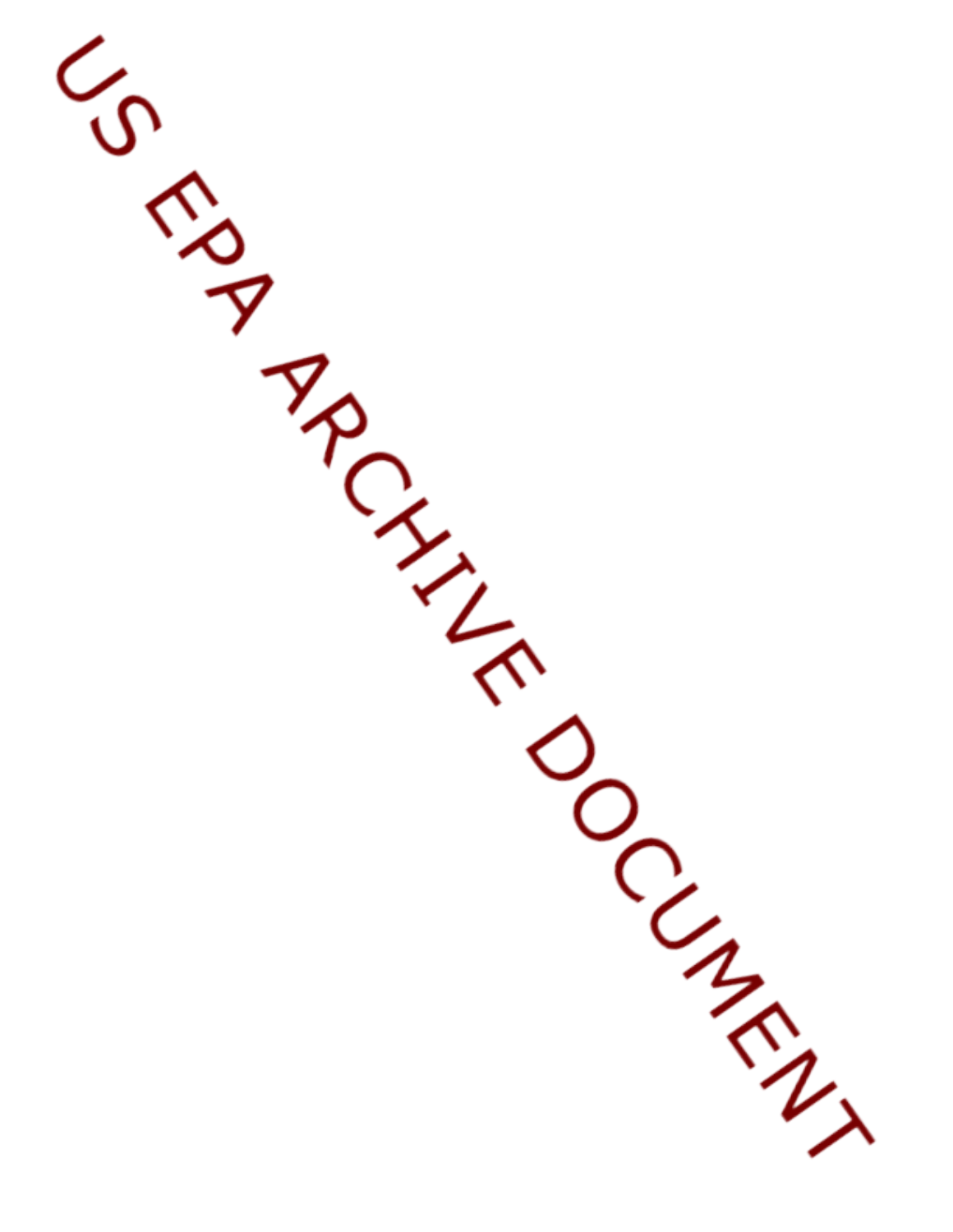United States **Prevention, Pesticides** EPA-738-F-93-011<br>
Environmental Protection And Toxic Substances September 1993 Environmental Protection Agency (7508W)

# *<del>R.E.D. FACTS*</del>

# **Glyphosate**

# **Pesticide Reregistration**

All pesticides sold or distributed in the United States must be registered by EPA, based on scientific studies showing that they can be used without posing unreasonable risks to people or the environment. Because of advances in scientific knowledge, the law requires that pesticides which were first registered years ago be reregistered to ensure that they meet today's more stringent standards.

In evaluating pesticides for reregistration, EPA obtains and reviews a complete set of studies from pesticide producers, describing the human health and environmental effects of each pesticide. The Agency imposes any regulatory controls that are needed to effectively manage each pesticide's risks. EPA then reregisters pesticides that can be used without posing unreasonable risks to human health or the environment.

When a pesticide is eligible for reregistration, EPA announces this and explains why in a Reregistration Eligibility Decision (RED) document. This fact sheet summarizes the information in the RED document for glyphosate.

**Use Profile** Glyphosate is a non-selective herbicide registered for use on many food and non-food field crops as well as non-crop areas where total vegetation control is desired. When applied at lower rates, glyphosate also is a plant growth regulator.

> Glyphosate is among the most widely used pesticides by volume. It ranked eleventh among conventional pesticides used in the U.S. during 1990- 91. In recent years, approximately 13 to 20 million acres were treated with 18.7 million pounds of glyphosate annually. The largest use sites include hay/pasture, soybeans and field corn.

Three salts of glyphosate are used as active ingredients in registered pesticide products. Two of these active ingredients, plus technical grade glyphosate, are contained in the 56 products that are subject to this RED.

The isopropylamine salt, an active ingredient in 53 registered products, is used as a herbicide to control broadleaf weeds and grasses in many food and non-food crops and a variety of other sites including ornamentals, lawns and turf, residential areas, greenhouses, forest plantings and industrial rightsof-way. It is formulated as a liquid, solid or pellet/tablet, and is applied using ground or aerial equipment.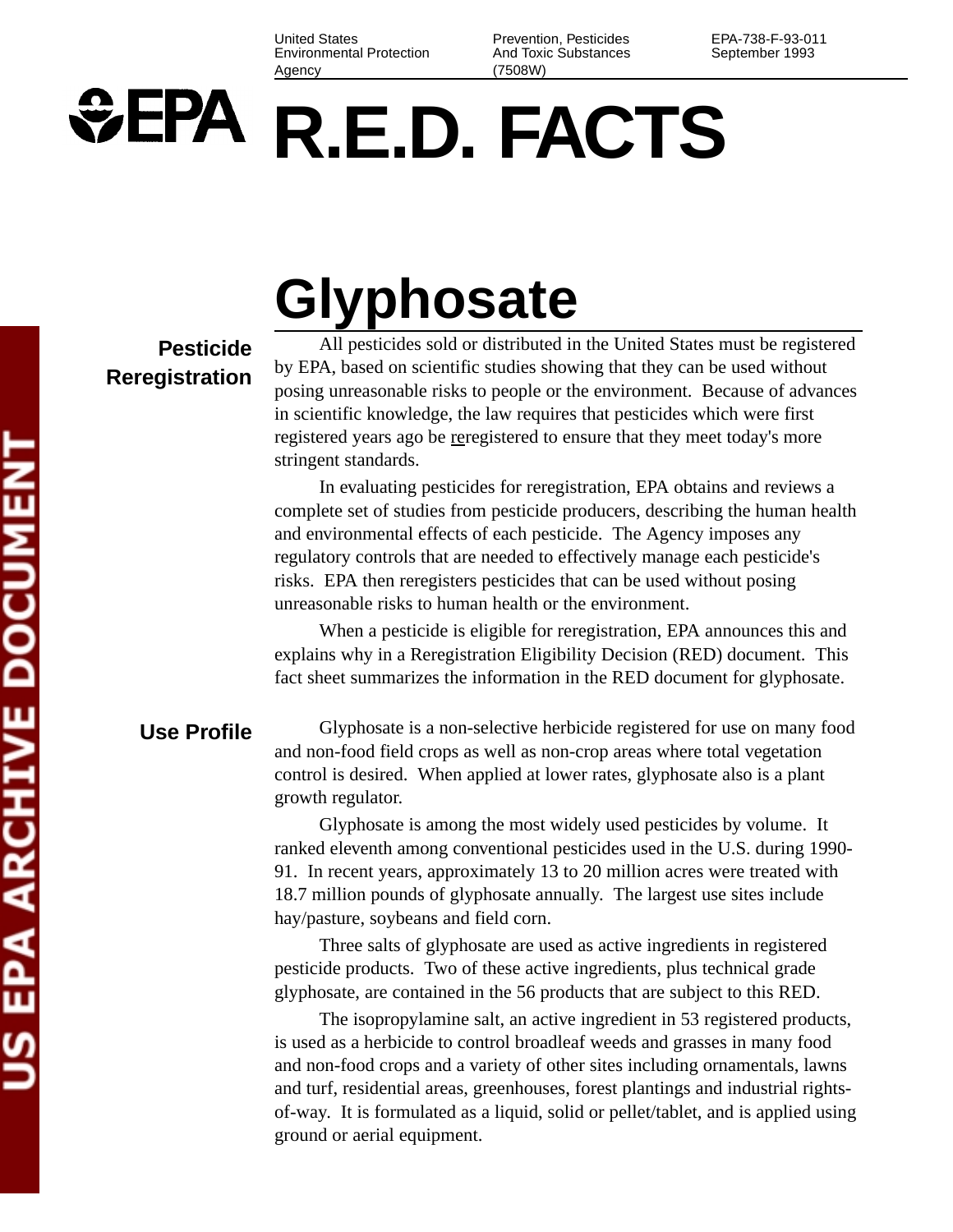The sodium salt of glyphosate, an active ingredient in two registered pesticide products, is used as a plant growth regulator for peanuts and sugarcane, to modify plant growth and hasten the ripening of fruit. It is applied as a ground spray to peanut fields and as an aerial spray to sugarcane. Preharvest intervals are established for both crops.

The monoammonium salt of glyphosate is an active ingredient in an additional seven herbicide/growth regulator products. This form of glyphosate was initially registered after November 1984, so it is not subject to reregistration or included in this RED. However, in reassessing the existing glyphosate tolerances (maximum residue limits in or on food and feed), EPA included those for the monoammonium salt.

# **Regulatory History**

EPA issued a Registration Standard for glyphosate in June 1986 (NTIS PB87-103214). The Registration Standard required additional phytotoxicity, environmental fate, toxicology, product chemistry and residue chemistry studies. All of the data required have been submitted and reviewed, or were waived.

#### **Human Health Toxicity**

**Assessment**

Glyphosate is of relatively low oral and dermal acute toxicity. It has been placed in Toxicity Category III for these effects (Toxicity Category I indicates the highest degree of acute toxicity, and Category IV the lowest). The acute inhalation toxicity study was waived because glyphosate is nonvolatile and because adequate inhalation studies with end-use products exist showing low toxicity.

A subchronic feeding study using rats showed blood and pancreatic effects. A similar study with mice showed reduced body weight gains in both sexes at the highest dose levels. A dermal study with rabbits showed slight reddening and swelling of the skin, decreased food consumption in males and decreased enzyme production, at the highest dose levels.

Several chronic toxicity/carcinogenicity studies using rats, mice and beagle dogs resulted in no effects based on the parameters examined, or resulted in findings that glyphosate was not carcinogenic in the study. In June 1991, EPA classified glyphosate as a Group E oncogen--one that shows evidence of non-carcinogenicity for humans--based on the lack of convincing evidence of carcinogenicity in adequate studies.

In developmental toxicity studies using pregnant rats and rabbits, glyphosate caused treatment-related effects in the high dose groups including diarrhea, decreased body weight gain, nasal discharge and death.

One reproductive toxicity study using rats showed kidney effects in the high dose male pups; another study showed digestive effects and decreased body weight gain. Glyphosate does not cause mutations.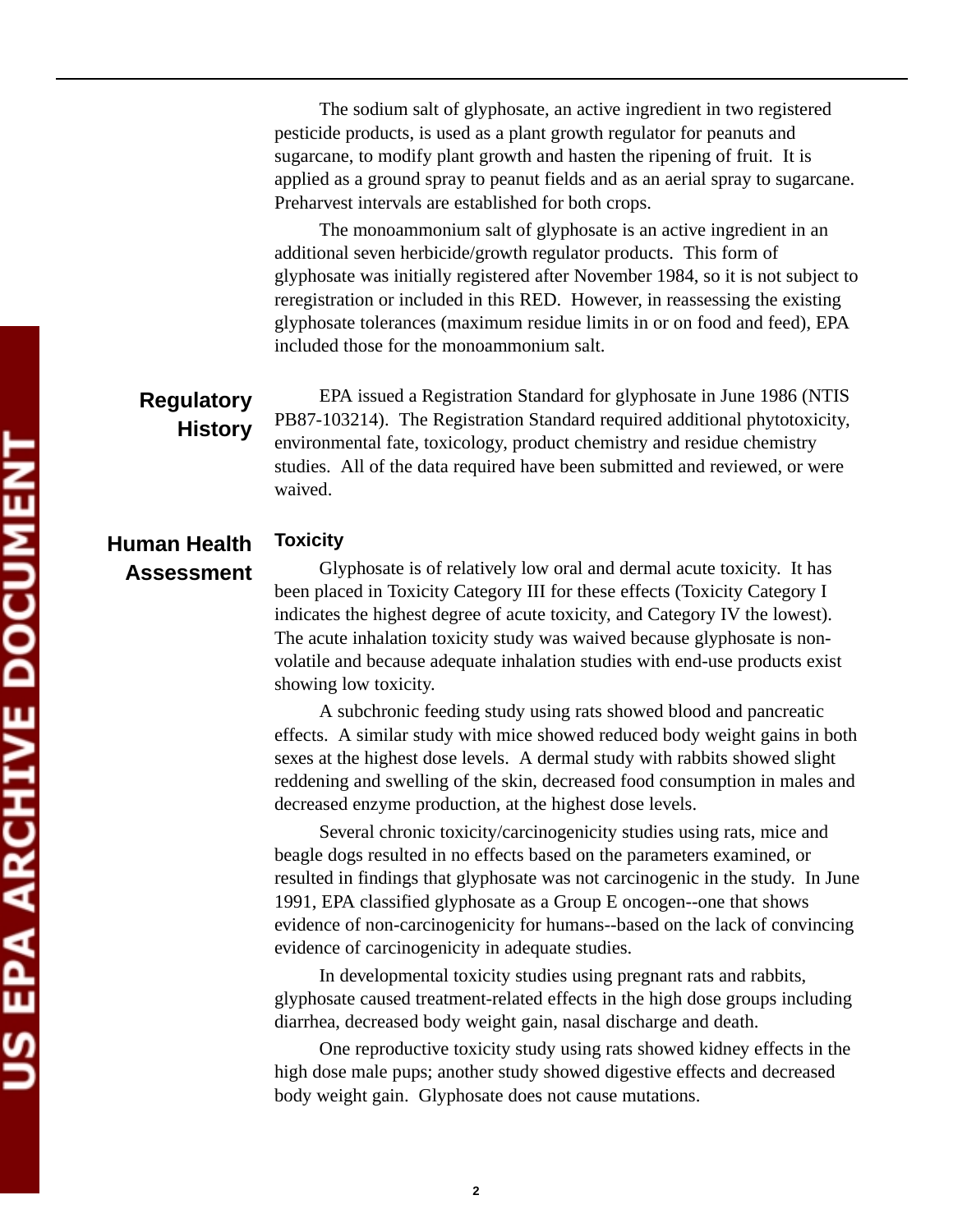In one metabolism study with rats, most of the glyphosate administered (97.5 percent) was excreted in urine and feces as the parent compound; less than one percent of the absorbed dose remained in tissues and organs, primarily in bone tissue. Aminomethyl phosphonic acid (AMPA) was the only metabolite excreted. A second study using rats showed that very little glyphosate reaches bone marrow, that it is rapidly eliminated from bone marrow, and that it is even more rapidly eliminated from plasma.

#### **Dietary Exposure**

The nature of glyphosate residue in plants and animals is adequately understood. Studies with a variety of plants indicate that uptake of glyphosate or AMPA from soil is limited. The material which is taken up is readily translocated throughout the plant and into its fruit. In animals, most glyphosate is eliminated in urine and feces. Enforcement methods are available to detect residues of glyphosate and AMPA in or on plant commodities, in water and in animal commodities.

85 tolerances have been established for residues of glyphosate and its metabolite, AMPA, in or on a wide variety of crops and crop groups, as well as in many processed foods, animal feed and animal tissues (please see 40 CFR 180.364, 40 CFR 185.3500 and 40 CFR 186.3500). EPA has reassessed the existing and proposed tolerances for glyphosate. Though some adjustments will be needed, no major changes in existing tolerances are required. EPA also has compared the U.S. tolerances with international Codex maximum residue limits (MRLs), and is recommending certain adjustments to achieve greater compatibility.

EPA conducted a dietary risk assessment for glyphosate based on a worst-case risk scenario, that is, assuming that 100 percent of all possible commodities/acreage were treated, and assuming that tolerance-level residues remained in/on all treated commodities. The Agency concluded that the chronic dietary risk posed by glyphosate food uses is minimal.

A reference dose (RfD), or estimate of daily exposure that would not cause adverse effects throughout a lifetime, of 2 mg/kg/day has been proposed for glyphosate, based on the developmental toxicity studies described above.

#### **Occupational and Residential Exposure**

Occupational and residential exposure to glyphosate can be expected based on its currently registered uses. However, due to glyphosate's low acute toxicity and the absence of other toxicological concerns (especially carcinogenicity), occupational and residential exposure data are not required for reregistration.

Some glyphosate end-use products are in Toxicity Categories I or II for primary eye irritation or skin irritation. In California, glyphosate ranks high among pesticides causing illness or injury to workers, who report numerous incidents of eye and skin irritation from splashes during mixing and loading.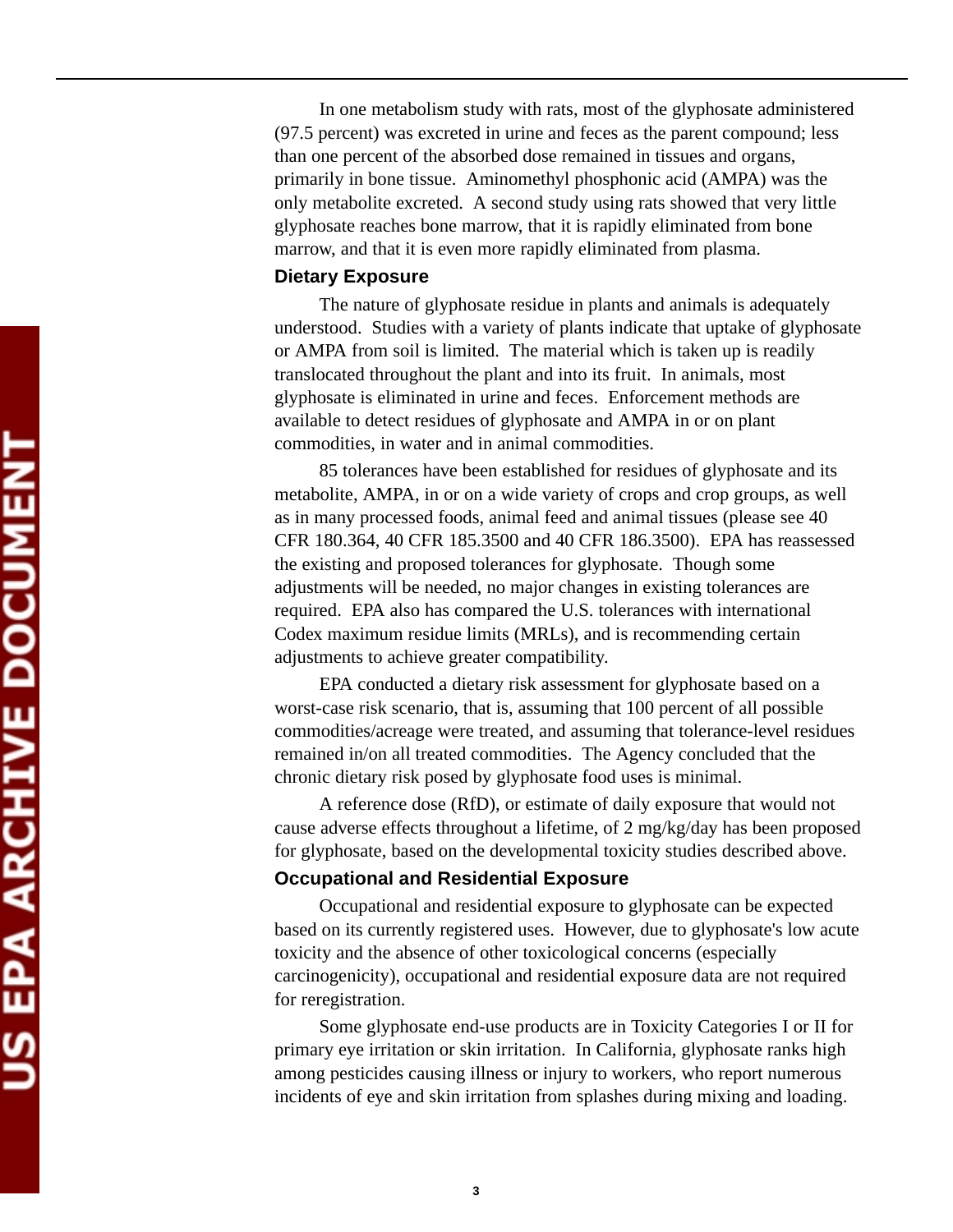EPA is not adding any personal protective equipment (PPE) requirements at this time, but any existing PPE label requirements must be retained.

The Worker Protection Standard (WPS) for Agricultural Pesticides (please see 40 CFR 156 and 170) established an interim restricted entry interval (REI) of 12 hours for glyphosate. The Agency has decided to retain this REI as a prudent measure to mitigate risks to workers. During the REI, workers may reenter areas treated with glyphosate only in the few, narrow exceptions allowed in the WPS. The REI applies only to glyphosate uses within the scope of the WPS, so homeowner and commercial uses are not included.

#### **Human Risk Assessment**

EPA's worst case risk assessment of glyphosate's many registered food uses concludes that human dietary exposure and risk are minimal. Existing and proposed tolerances have been reassessed, and no significant changes are needed to protect the public.

Exposure to workers and other applicators generally is not expected to pose undue risks, due to glyphosate's low acute toxicity. However, splashes during mixing and loading of some products can cause injury, primarily eye and skin irritation. EPA is continuing to recommend PPE, including protective eye wear, for workers using end-use products that are in Toxicity Categories I or II for eye and skin irritation. To mitigate potential risks associated with reentering treated agricultural areas, EPA is retaining the 12 hour REI set by the WPS.

# **Environmental**

#### **Assessment**

Glyphosate adsorbs strongly to soil and is not expected to move vertically below the six inch soil layer; residues are expected to be immobile in soil. Glyphosate is readily degraded by soil microbes to AMPA, which is degraded to carbon dioxide. Glyphosate and AMPA are not likely to move to ground water due to their strong adsorptive characteristics. However, glyphosate does have the potential to contaminate surface waters due to its aquatic use patterns and through erosion, as it adsorbs to soil particles suspended in runoff. If glyphosate reached surface water, it would not be broken down readily by water or sunlight.

#### **Ecological Effects**

**Environmental Fate** 

Glyphosate is no more than slightly toxic to birds and is practically nontoxic to fish, aquatic invertebrates and honeybees. Due to the presence of a toxic inert ingredient, some glyphosate end-use products must be labeled, "Toxic to fish," if they may be applied directly to aquatic environments. Product labeling does not preclude off-target movement of glyphosate by drift. EPA therefore is requiring three additional terrestrial plant studies to assess potential risks to nontarget plants.

EPA does not expect that most endangered terrestrial or aquatic organisms will be affected by the registered uses of glyphosate. However,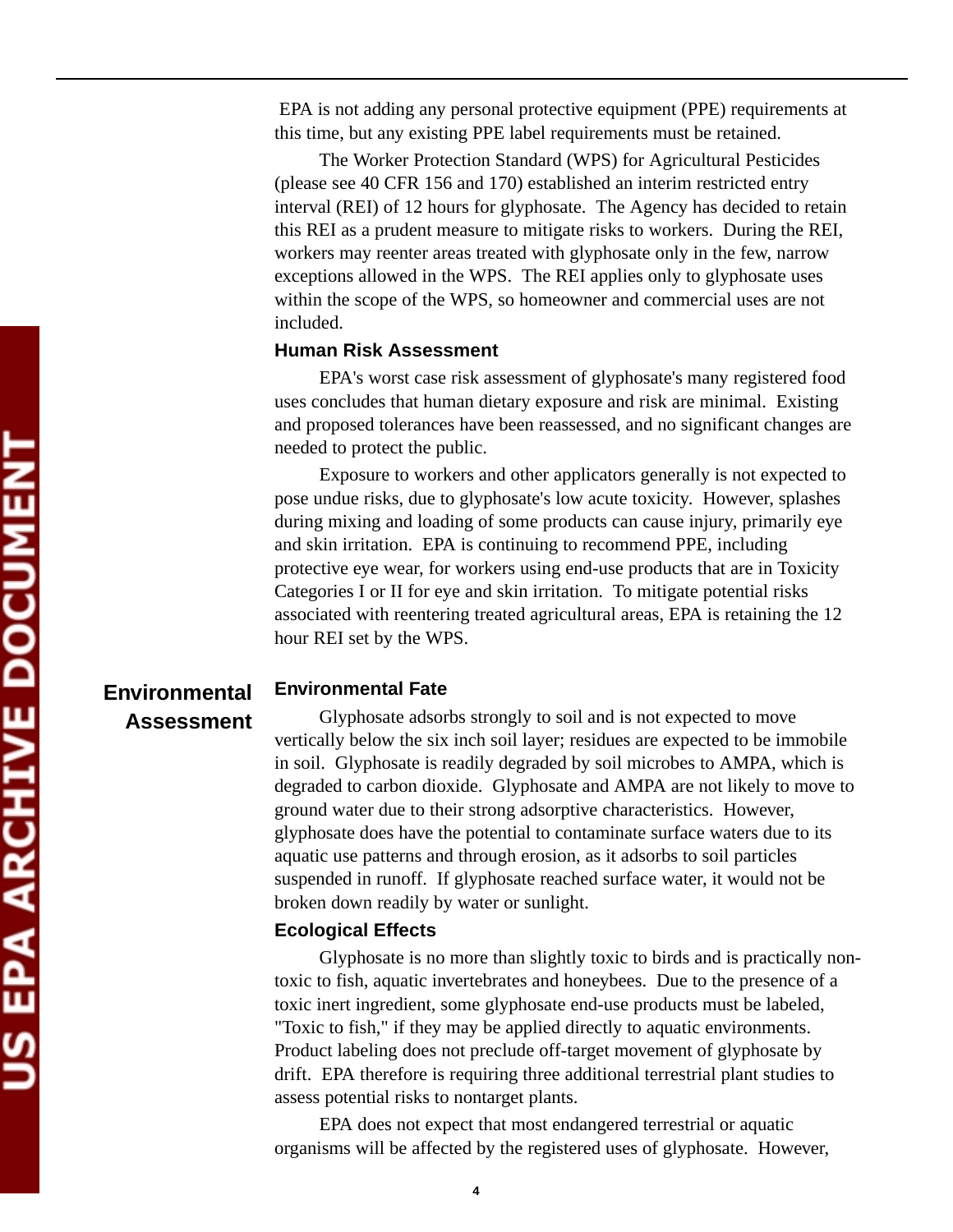**Additional Data Required** Droplet Size Spectrum, and Drift Field Evaluation) which are not part of the target data base and do not affect the reregistration eligibility of glyphosate. The Agency also is requiring product-specific data including product chemistry and acute toxicity studies, as well as revised Confidential Statements of Formula and revised labeling. **Product Labeling**

**Changes Required**

many endangered plants as well as the Houston toad (due to its habitat) may be at risk. EPA is deferring any use modifications or labeling amendments until it has published the Endangered Species Protection Plan and has given registrants guidance regarding endangered species precautionary labeling.

# **Ecological Effects Risk Assessment**

Based on current data, EPA has determined that the effects of glyphosate on birds, mammals, fish and invertebrates are minimal. Under certain use conditions, glyphosate may cause adverse effects to nontarget aquatic plants. Additional data are needed to fully evaluate the effects of glyphosate on nontarget terrestrial plants. Risk reduction measures will be developed if needed, once the data from these studies are submitted and evaluated.

EPA is requiring three generic studies (Tier II Vegetative Vigor,

# pesticide product labeling requirements. In addition:

### **Protection of Aquatic Organisms**

Non-Aquatic Uses - End-use products that are not registered for aquatic uses must bear the following label statement:

All end-use glyphosate products must comply with EPA's current

*Do not apply directly to water, to areas where surface water is present or to intertidal areas below the mean high water mark. Do not contaminate water when disposing of equipment washwaters and rinsate.*

Aquatic Uses - End-use products registered for aquatic uses must bear the following label statement:

*Do not contaminate water when disposing of equipment washwaters and rinsate. Treatment of aquatic weeds can result in oxygen loss from decomposition for dead plants. This loss can cause fish kills.*

## **Worker Protection Standard (WPS) Requirements**

Any product whose labeling permits use in the production of an agricultural plant on any farm, forest, nursery or greenhouse must comply with the labeling requirements of:

• PR Notice 93-7, "Labeling Revisions Required by the Worker Protection Standard (WPS)," and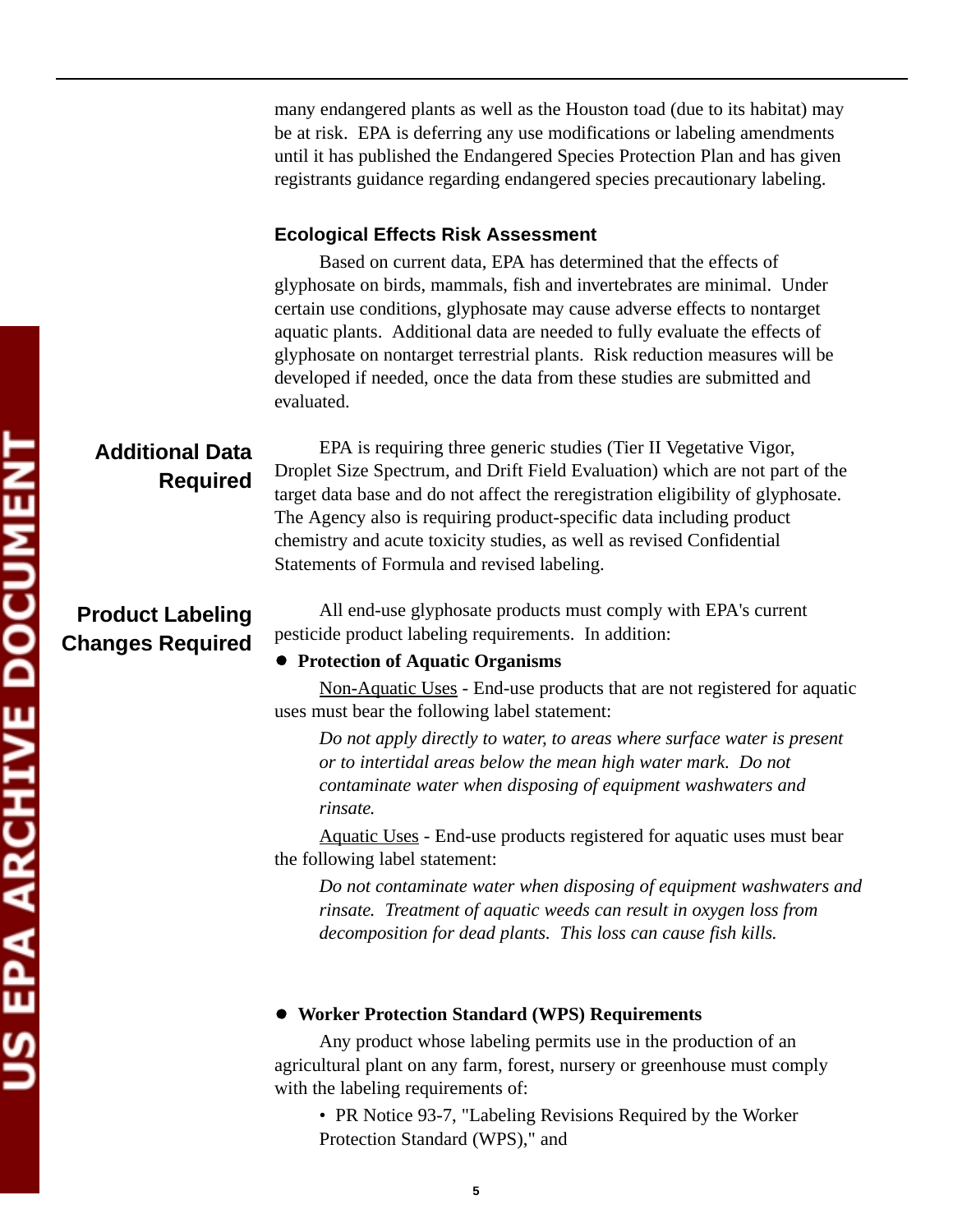• PR Notice 93-11, "Supplemental Guidance for PR Notice 93-7."

Unless specifically directed in the RED, all statements required by these two PR Notices must appear on product labeling exactly as instructed in the Notices. Labels must be revised by April 21, 1994, for products distributed or sold by the primary registrant or supplementally registered distributors, and by October 23, 1995, for products distributed or sold by anyone.

#### **Personal Protective Equipment (PPE)**

No new PPE requirements must be added to glyphosate labels. However, any existing PPE requirements on labels must be retained.

#### **Entry Restrictions**

Products Not Primarily Intended for Home Use:

 Uses Within the Scope of the WPS - A 12-hour restricted entry interval (REI) is required for all products with uses within the scope of the WPS, except products intended primarily for home use. The PPE for early entry should be that required for applicators of glyphosate, except any applicator requirement for an apron or respirator is waived. This REI and PPE should be inserted into the standardized statements required by PR Notice 93-7.

• Sole Active Ingredient End-Use Products - Labels must be revised to adopt the entry restrictions set forth in this section. Any conflicting entry restrictions on current labeling must be removed.

• Multiple Active Ingredient Products - Registrants must compare the entry restrictions set forth in this section to those on their current labeling and retain the more protective. A specific time period in hours or days is considered more protective than "until sprays have dried" or "dusts have settled."

 Uses Not Within the Scope of the WPS - No new entry restrictions must be added. However, any entry restrictions on current product labeling with these uses must be retained.

Products Primarily Intended for Home Use:

 No new entry restrictions must be added. However, any entry restrictions on current product labeling must be retained.

# **Regulatory Conclusion**

The use of currently registered pesticide products containing the isopropylamine and sodium salts of glyphosate in accordance with the labeling specified in this RED will not pose unreasonable risks or adverse effects to humans or the environment. Therefore, all uses of these products are eligible for reregistration.

These glyphosate products will be reregistered once the required product-specific data, revised Confidential Statements of Formula and revised labeling are received and accepted by EPA.